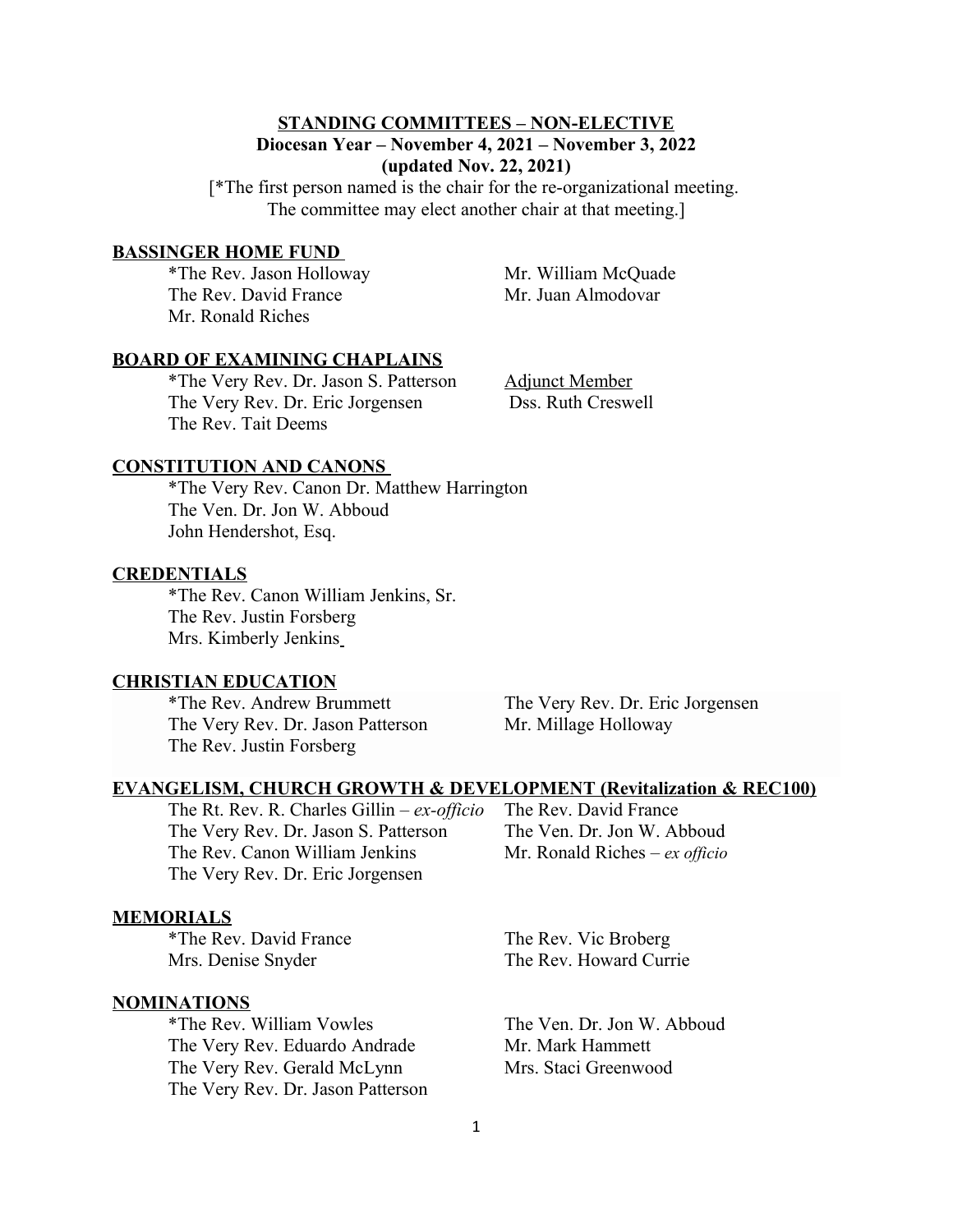## **OFFICIAL AUDITOR**

The Very Rev. Canon Jason R. Grote (Diocese Mid-America)

### **PROGRAM & RESOLUTIONS**

\*Mr. Gregory Wright Mrs. Tonya Forsberg The Rev. Tait Deems

# **PUBLIC RELATIONS**

\*Mr. Gregory Wright Rev. Matthew Maule The Rev. Ricky McCarl Mrs. Jamie Riley The Rev. Frank Spadafora

## **STATE OF THE DIOCESE**

Mr. Ronald Reese

\*Mr. Ronald Riches The Rev. Vic Broberg

## **YOUNG PEOPLE'S WORK**

\*The Rev. William A. Jenkins, Jr. Mrs. Alison Jenkins The Rev. Michael Carr Mr. John Jenkins The Rev. Ricky Mc Carl Miss Lauren Jenkins Mrs. Ebony Holloway Mrs. Emily Harmer Mr. Michael Laur Mr. Joshua Devers

### **SPECIAL COMMITTEES - NON-ELECTIVE**

### **FOREIGN MISSIONS**

| * The Very Rev. Dr. Eric Jorgensen                        | Mr. Gregory Wright |
|-----------------------------------------------------------|--------------------|
| The Very Rev. Cn. Dr. Matthew Harrington Mrs. Sandra Dunn |                    |
| Mr. Chris Komline                                         | Mrs. Susan Higham  |
| The Rev. Paul Luth                                        | Mrs. Diana Lopez   |
| Dr. Cynthia Campbell                                      | Mrs. Judy Smith    |
| The Rev. Frank Spadafora                                  | Mr. Gregory Wright |

### **HISTORY OF THE DIOCESE**

\*The Rev. Canon Jonathan Riches The Rev. Russell Buchanan The Rt. Rev. Leonard Riches

## **MINISTRY TO MEN**

\* The Rev. Mark Specht Mr. Scott Applebaum<br>The Very Rev. Eduardo Andrade Mr. Gerald Higham The Very Rev. Eduardo Andrade Mr. John Kartee Mr. Rupert Jeremy The Rev. Andrew Brummett Mr. Farrell Lawrence The Rev. Howard Currie Mr. Wayne Patterson The Rev. Roderick Lee